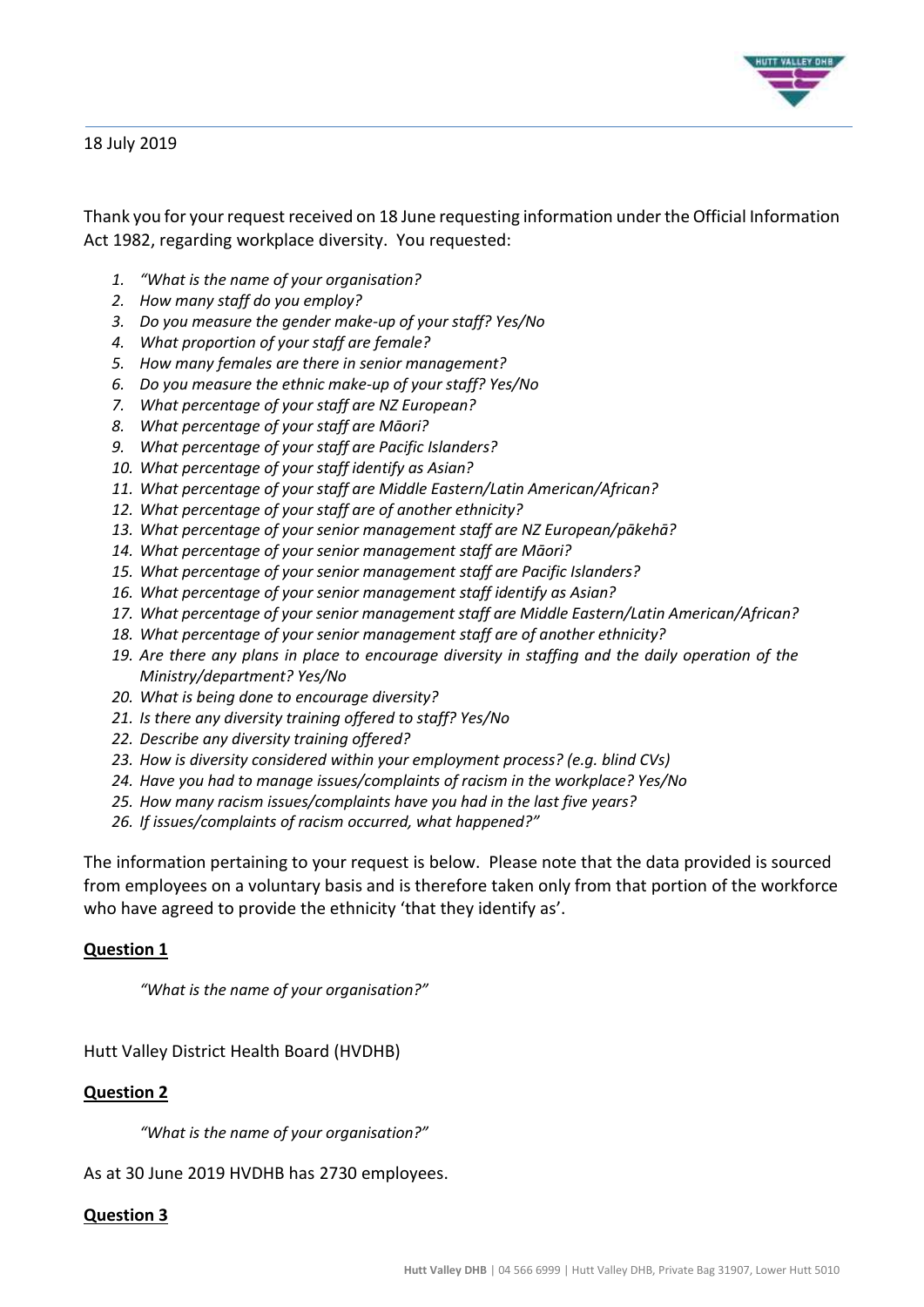*"Do you measure the gender make-up of your staff? Yes/No"*

Yes

## **Question 4**

*"What proportion of your staff are female?"*

As at 30 June 2019 the proportion of staff reported as female was 81.2%.

### **Question 5**

*"How many females are there in senior management?"*

The number of females on HVDHB's senior executive team is 10, this represents 90.9%.

### **Question 6**

*"Do you measure the ethnic make-up of your staff? Yes/No?"*

### Yes

## **Question 7**

*"What percentage of your staff are NZ European?"*

As at 30 June 2019 the proportion of staff self-identifying as NZ European was 50.1%.

### **Question 8**

*"What percentage of your staff are Māori?"*

As at 30 June 2019 the proportion of staff self-identifying as Māori was 6.5%.

### **Question 9**

*"What percentage of your staff Pacific Islanders?"*

As at 30 June 2019 the proportion of staff self-identifying as Pacific Islanders was 5.1%.

### **Question 10**

*"What percentage of your staff identify as Asian?"*

As at 30 June 2019 the proportion of staff self-identifying as Asian was 15.5%

### **Question 11**

*"What percentage of your staff are Middle Eastern/Latin American/African?"*

As at 30 June 2019 the proportion of staff self-identifying as Middle Eastern/Latin American/African was 1.8%.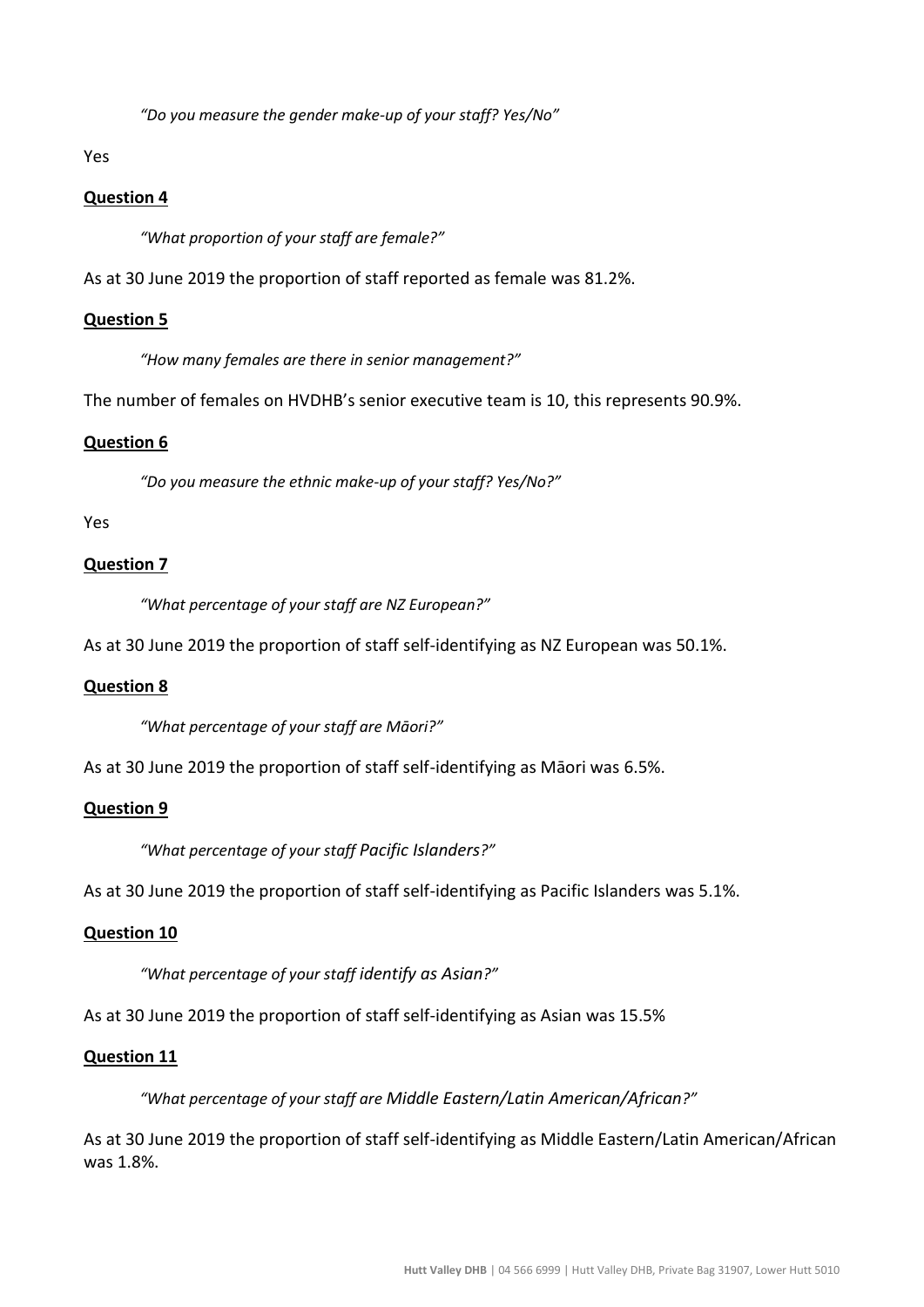## **Question 12**

*"What percentage of your staff are of another ethnicity?"*

As at 30 June 2019 the proportion of staff self-identifying as another ethnicity was 21%. Note, this includes unknown ethnicities.

### **Question 13**

*"What percentage of your senior management staff are NZ European/pākehā?"*

45.5% of the DHB's senior executive team identify as NZ European/pākehā?

### **Question 14**

*"What percentage of your senior management staff are Māori?"*

9.1% of the DHB's senior executive team identify as Māori.

#### **Question 15**

*"What percentage of your senior management staff are Pacific Islanders?"*

9.1% of the DHB's senior executive team identify as Pacific Islanders.

#### **Question 16**

*"What percentage of your senior management staff identify as Asian?"*

9.1% of the DHB's senior executive team identify as Asian.

#### **Question 17**

*"What percentage of your senior management staff are Middle Eastern/Latin American/African?"*

No members of the DHB's senior executive team identify as Middle Eastern/Latin American/African.

#### **Question 18**

*"What percentage of your senior management staff are of another ethnicity?"*

27.2% of the DHB's senior executive team identify as another ethnicity.

#### **Question 19**

*"Are there any plans in place to encourage diversity in staffing and the daily operation of the Ministry/department? Yes/No"*

Yes

#### **Question 20**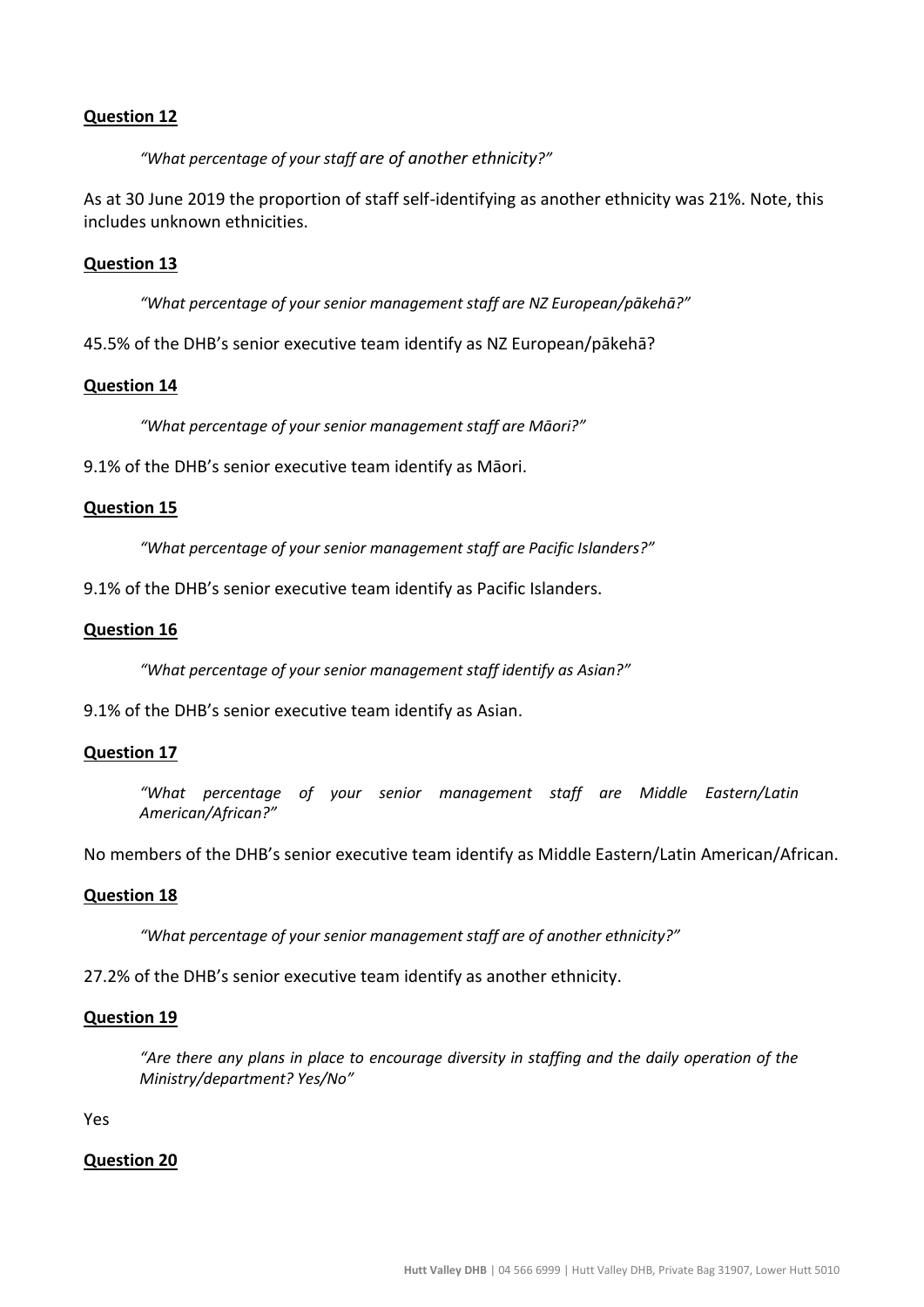### *"What is being done to encourage diversity?"*

We are in the very early stages of considering aspects of our human resources and management processes that encourage diversity and address unconscious bias. This is with respect to our recruitment and selection strategies and promotion of staff within the DHB; training to raise awareness and understanding of bias and how this can impact decision making, and the inclusion of the diversity as a work-stream within the DHB's employee wellbeing programme.

## **Question 21**

*"Is there any diversity training offered to staff?"*

Yes

## **Question 22**

*"Describe any diversity training offered?"*

- We provide e-learning modules on Tikanga Maori and the Treaty of Waitangi and face to face sessions as required, overseen by our Maori Health Unit.
- We provide e-learning modules on Pacific culture and awareness and face to face sessions as required, overseen by our Pacific Health Unit.
- We provide an e-learning module on cultural awareness with respect to peoples from the Middle East, Africa and Latin America. We can access face to face sessions as required through a national programme via the Waitemata District health Board.
- We have a Disability Advisor on staff and part of their programme of work will be to increase our knowledge and understanding of disability issues and enhancing opportunities for those who are differently abled.
- We are currently investigating options for unconscious bias training and revising recruitment and selection processes and training to incorporate information on how unconscious bias can impact on recruitment and selection decisions.

## **Question 23**

*"How is diversity considered within your employment process? (e.g. blind CVs)?"*

Please see the response to Questions 20 and 22 above.

### **Question 24**

*"Have you had to manage issues/complaints of racism in the workplace? Yes/No"*

No

## **Question 25**

*"How many racism issues/complaints have you had in the last five years?"*